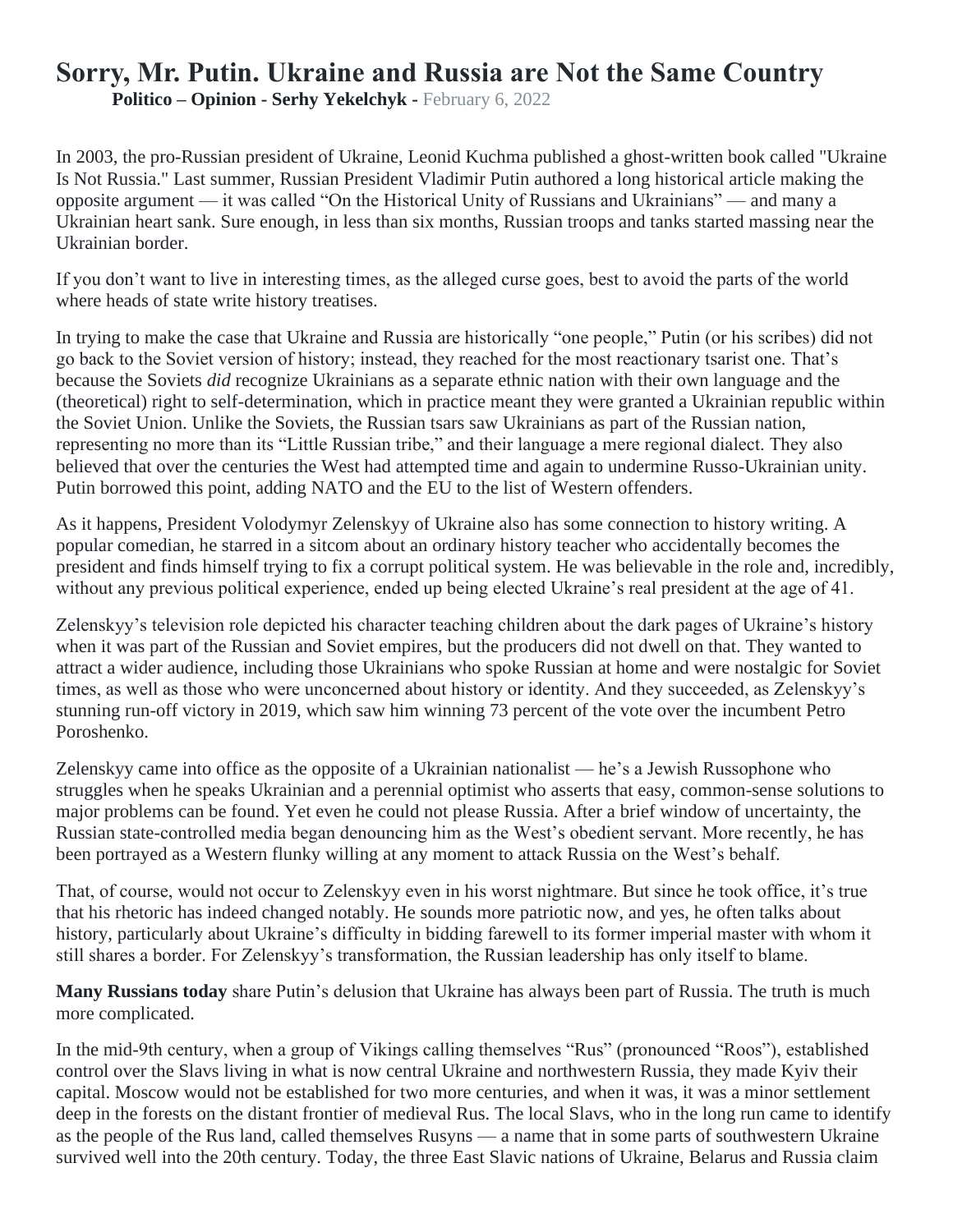Kyivan Rus as their heritage, although the ancient Rus heartland and its capital, Kyiv, are encompassed in modern Ukraine.

It is disquieting for a former empire like Russia to realize that what it regards as its medieval capital and the seat of its first dynasty is now "abroad." The greatest legendary knight of Russian epic poetry, Ilya Muromets, lies buried in Kyiv, and it was there that Grand Prince Volodymyr the Saint baptized the Rusyns as Orthodox Christians in the waters of the mighty Dnipro River. Known as Vladimir in Russian, both Lenin and Putin owe their first names to him.

But just as the medieval Franks of Charlemagne's time were neither French nor German, it would be misleading to try and assign to the Rusyns any modern ethnic designation. They spoke many East Slavic dialects from which the modern Ukrainian, Belarusian and Russian languages would develop centuries later. The language of the church and state, Old Slavonic, was borrowed from the Balkan Slavs and few in Rus knew it well. That Rus accepted Eastern (or Orthodox) Christianity from the Byzantine Empire would later mark it as different from the Catholics and Protestants in Europe, but this schism remained undeveloped in Kyivan times.

It was only after the Mongol conquest in the mid-13th century that cultural differences between the principalities formerly under the grand princes of Kyiv crystallized. These differences soon became political, especially after the western Rus principalities found themselves under Lithuanian and Polish rule. Meanwhile, among the eastern principalities, the princes of Muscovy grew in power as vassals of the Mongols before ultimately rejecting their masters' authority.

When the two worlds centered on Kyiv and Moscow met again in 1654, they could not understand each other — not because of language, but because of drastically different political models. A new social group, Zaporozhian Cossacks, had emerged from the East Slavic population living freely in the southern steppes of the Polish-Lithuanian Commonwealth, initially tolerated by Polish governors as a military bulwark against Ottoman incursions and Tatar raids, aimed at providing captives for slave markets in the Crimea or Istanbul. The Ukrainian Cossacks also came to see themselves as protectors of the Orthodox Rus people against Catholic Polish landowners. After many Cossack rebellions against Poland, the one led by Hetman (Cossack general) Bohdan Khmelnytsky in 1648 turned into a massive peasant and religious war, which resulted in the Polish king granted effective independence to the Cossack region in what is now central Ukraine. When the war quickly resumed, Khmelnytsky asked the Orthodox Muscovite tsar for "protection." Upon the Muscovite envoys' arrival in 1654, the Cossack officers expected both sides to take an oath: they, to recognize the tsar's authority, and the envoys, to promise on the tsar's behalf to respect Cossack rights and freedoms. However, the Muscovites resisted, insisting that their tsar was an autocrat not accountable to his subjects. In the end, the Cossacks took the oath, but historians still argue about what they meant by accepting Moscow's "protection."

There is no doubt as to what the tsars meant. Soon they established Russian garrisons in major Ukrainian towns and started curtailing the autonomy of the Cossack administration, especially after a desperate bid in 1709 to seek Swedish protection against the Russians. In her drive to streamline Russian imperial governance, Catherine II focused on absorbing Ukraine, which she wanted to assimilate into Russia. In 1764, Catherine II forced the last Hetman to resign and then erased the last vestiges of Cossack autonomy. During the partitions of Poland, she also acquired the Ukrainian lands that Poland had kept after its wars with Khmelnytsky. By 1793, on the occasion of gathering most of the former Rus lands under her sceptre, Catherine had a medal minted with the words, "What Was Torn Away I Restored."

But then the age of modern nationalism arrived.

**The American and French revolutions**, as well as the ideas of German Romantic philosophers, encouraged 19th-century Ukrainian intellectuals to see sovereignty as vested in the people and the people as represented by the peasants. Rather than seeking the return of Cossack autonomy, they developed a new notion of Ukraine as a territory in which linguistic and ethnic criteria identified the majority population as Ukrainian.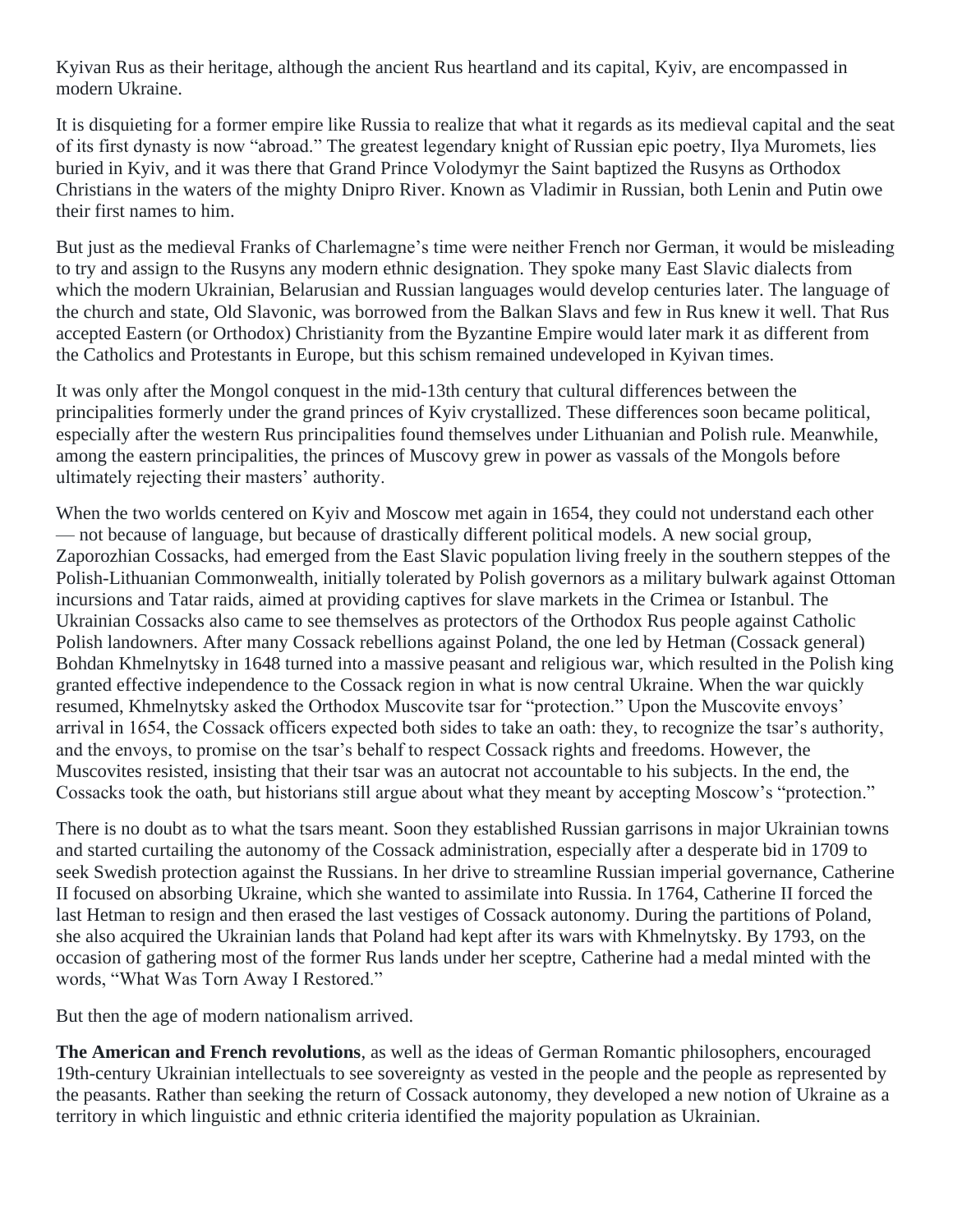Publications in the modern Ukrainian language followed, most notably the poetry of the national bard Taras Shevchenko (1814–1861). The Russian Empire did not meet the challenge of modern nationhood particularly well; it focused more on cultivating loyalty to the dynasty and the Orthodox religion. In the Ukrainian lands, however, Russian authorities identified modern Ukrainian culture itself as a challenge to the Russian-Orthodox core of imperial power. In 1876, Alexander II completely banned the publication of books in Ukrainian. Almost simultaneously, local Rusyns (or "Ruthenians," in Austrian terms) in the Hapsburg Empire took their first steps toward political participation and began mobilizing peasants to the national cause. In the 1890s Ukrainian activists in both empires switched to using the ethnic designator, "Ukrainians" instead of the names derived from Rus that could result in their being mistaken for Russians. The name Ukraine, which means borderland, has been applied to what is now central Ukraine since at least the 16th century.

One of Russia's main aims in World War I was to capture the Habsburg Ukrainian territories, thus crushing Ukrainian nationalism and completing the gathering of the ancient Rus lands. Instead, the war resulted in imperial collapse and the creation of two Ukrainian republics — one on either side of the former Russian-Austrian border. Those republics unified in 1919 in the short-lived Ukrainian People's Republic. No matter how brief, that reunification showed that any "gathering" of Rus lands could now only take place from the position of recognizing the existence of a modern Ukrainian nation. Indeed, the Bolsheviks, who soon managed to reconquer most of the former Russian Empire's Ukrainian territories, felt obliged to establish a puppet Ukrainian Soviet Republic, which was one of the founders of the Soviet Union in 1922.

Soviet dictator Josef Stalin, who had participated in the Bolsheviks' efforts to recover Ukraine, never forgot the threat that the notion of an independent Ukraine represented for the Bolshevik project. He also interpreted the Ukrainian problem as primarily a peasant problem. The final battles of the 1917 revolution in the Russian Empire played out in Ukraine as late as the early 1930s. Stalin first imposed collective farming on the Ukrainian peasantry and then crushed the Ukrainian resistance with the double blow of a state-engineered famine of 1932– 33, which killed some four million, and simultaneous mass repressions against Ukrainian intellectuals. Taken together, these events are known in Ukraine as the Holodomor ("murder by famine"), a genocide against the modern Ukrainian nation that came of age during the revolution. Tellingly, Russia, as the legal successor of the Soviet Union, refuses to acknowledge the Holodomor.

When Stalin concluded a pact with Hitler in 1939 to divide Poland, he was guided by the same great-power logic as Catherine II, but he bid on the new territories not in the name of ancient Rus, but in that of modern Ukraine. It was the Ukrainian SSR that was to receive Poland's Ukrainian territories — some of them inherited from the former Habsburg Empire and others wrested from the Bolsheviks during the revolution. Between 1939 and 1945 Stalin managed to unite in the Ukrainian Soviet Socialist Republic practically all the ethnographic Ukrainian lands and launched efforts to assimilate them into Russian culture.

His successor, Nikita Khrushchev, continued this drive with enthusiasm. Yet, every Soviet leader had to grapple with the strength of Ukrainian identity in the westernmost regions, which had never been part of the Russian Empire and had only a brief experience of Soviet communism. By the early 1950s, the Kremlin managed, with great difficulty, to suppress the nationalist insurgency there.

When seen through a Russian nationalistic lens, Khrushchev's transfer in 1954 of the Crimean Peninsula from the Russian Soviet Federative Socialist Republic to the Ukrainian Soviet Socialist Republic appears to be a major injury to Russian national pride. However, Soviet leaders freely modified borders between the republics when economic and political rationality so dictated. In 1924, for example, they moved the Taganrog district (the birthplace of the playwright Anton Chekhov) from Ukraine to Russia despite the Ukrainian majority there, and in 1940 they created a new Moldovan republic from autonomous Moldovan territory in Ukraine. In the case of Crimea, however, Khrushchev had an ulterior political motive — to make Ukraine more "Russian," since ethnic Russians had recently become a majority on the peninsula as a result of Stalin's genocidal deportation of the Crimean Tatars in 1944.

The Soviets' failure to extinguish Ukrainian national identity became clear during Mikhail Gorbachev's reforms in the late 1980s, when Ukraine followed the Baltic republics in their decisive rejection of the Soviet Union,